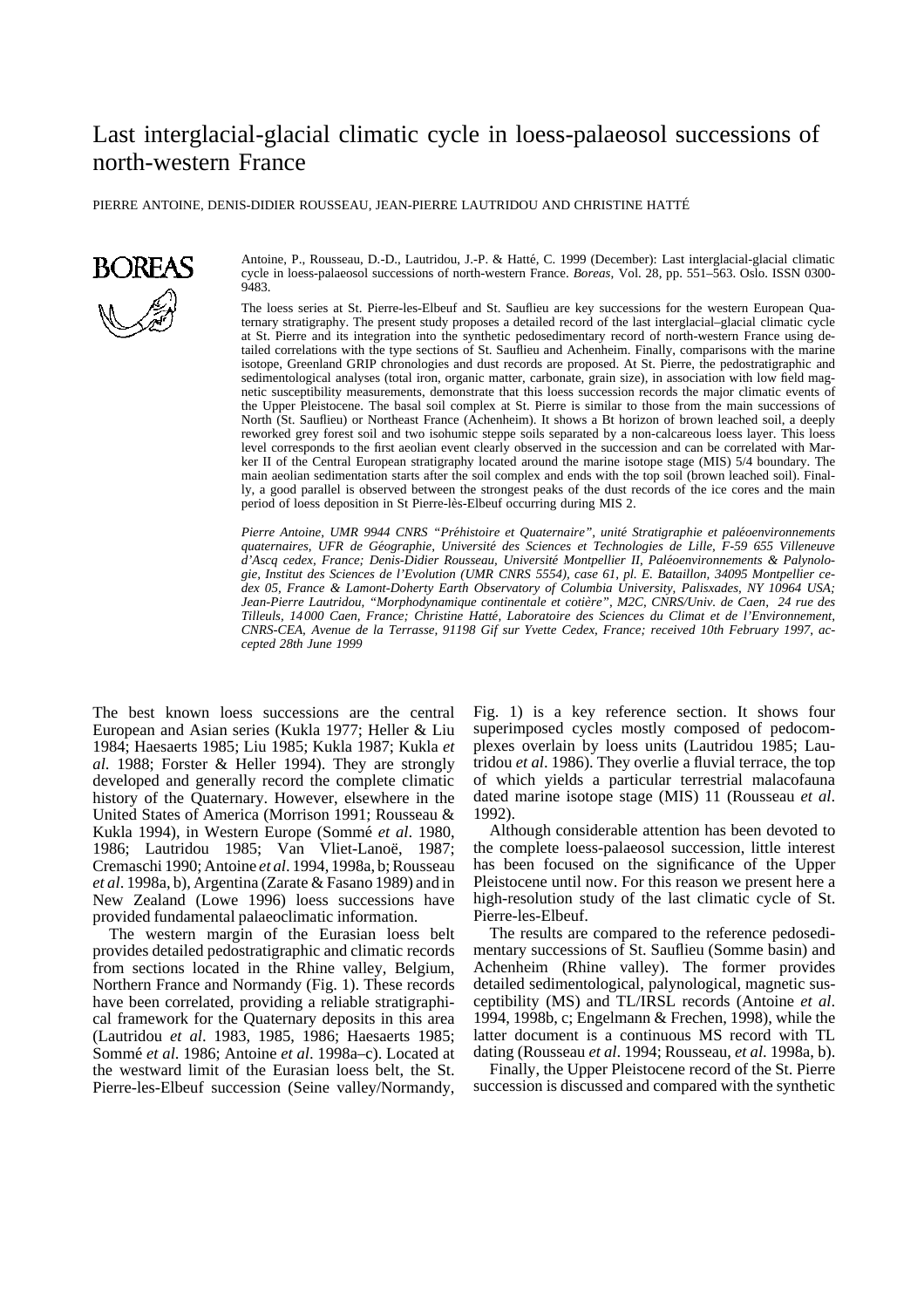

*Fig. 1.* Location of the sections in the west European loess belt referred to in the text.

pedosedimentary sequence of north-western France, built from the correlation of all the pedosedimentary profiles studied in this area (Antoine 1990, 1991; Antoine *et al*. 1994, 1998a, b).

## Material and methods

The stratigraphy of the Upper Pleistocene loess section at St. Pierre-les-Elbeuf was described by Lautridou (1985) as being composed of two major units. At the base, a pedocomplex contains the interglacial soil (truncated Bt horizon) overlain by a grey loam with a thin bed of flint gravels on top. These are overlain by a black soil, a brown loam showing maculation, a second black soil, and a bioturbated layer (Figs 2 and 3). Overlying the pedocomplex are the loess units, beginning with a brown clayey loess with pseudomycelia at the base. It ends with a marker horizon (Figs 2 and 3,  $-2$ ) m, between units 3 and 4) which can be correlated with the Nagelbeek tongue horizon (Haesaerts *et al*. 1981; Juvigné *et al.* 1996) distributed widely across western Europe (Sommé *et al.* 1986). Above this periglacial marker lies a calcareous greyish-yellow loess. This loess unit ends with a brown leached soil (Bt horizon) overlain by the humic horizon of the present-day soil (Figs 2 and 3, 0 to  $-1.05$  m).

Ten magnetic susceptibility measurements were taken every 5 cm and averaged using a portable MS2 Bartington meter with the MS2F sensor working at a frequency of 0.58 KHz. Samples were also taken for later laboratory measurements in order to control the field data. Samples of sediment were taken in parallel

with the susceptibility readings for the sedimentological study: grain-size analysis, total iron and organic-matter content. The analyses were carried out in order to improve our understanding of the variations in magnetic susceptibility related to the variable origin of the magnetic grains in the sediment (Maher & Taylor 1988; Zhou *et al*. 1990; Heller *et al*. 1991; Verosub *et al*. 1993; Jia *et al*. 1996). Finally, the pedostratigraphic investigations are based on field observations and on detailed studies of soils and loess blocks; they are complemented by earlier micromorphological data (Fédoroff & Goldberg 1982; Van Vliet-Lanoë 1987).

# Stratigraphy and sedimentology

The present stratigraphy differs slightly from that reported earlier by Lautridou (1985). In this study, seven main units are identified within the succession (Figs 2 and 3). The pedosedimentary sequence begins with a slightly foliated loam ("limon à doublets") (Lautridou 1985) developed in the Saalian loess. This unit (number 10, Figs 2 and 3) is represented by a compact, clayey and non-calcareous light brown (10YR 5/8) loam with thin irregular grey lineaments (2–5 mm thick).

The first Upper Pleistocene unit is represented by a clayey, dense, brown to orange-brown loam with sparse ferromanganese nodules and thick clay coatings. It is interpreted as the Bt horizon of a brown leached soil that can be subdivided into two sub-units numbered 9a and 9b in Figs 2 and 3. At the base, a lower Bt horizon (subunit 9b, 7,5 YR 5/6), showing a platy structure, contains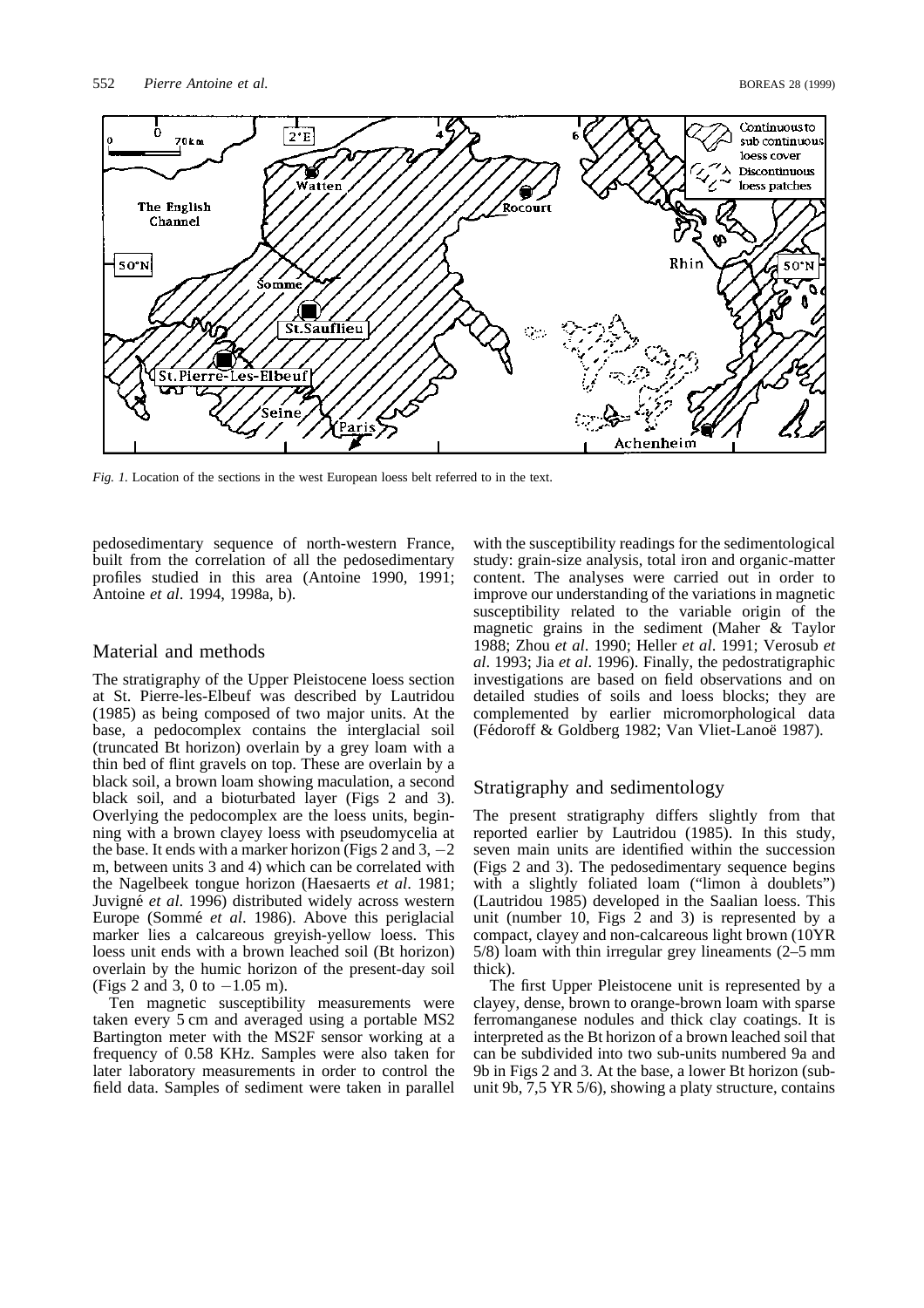

*Fig. 2.* Stratigraphy, grain-size parameters, carbonate content and low field magnetic susceptibility evolution in the St. Pierre-les-Elbeuf succession (description of the stratigraphical units in the text).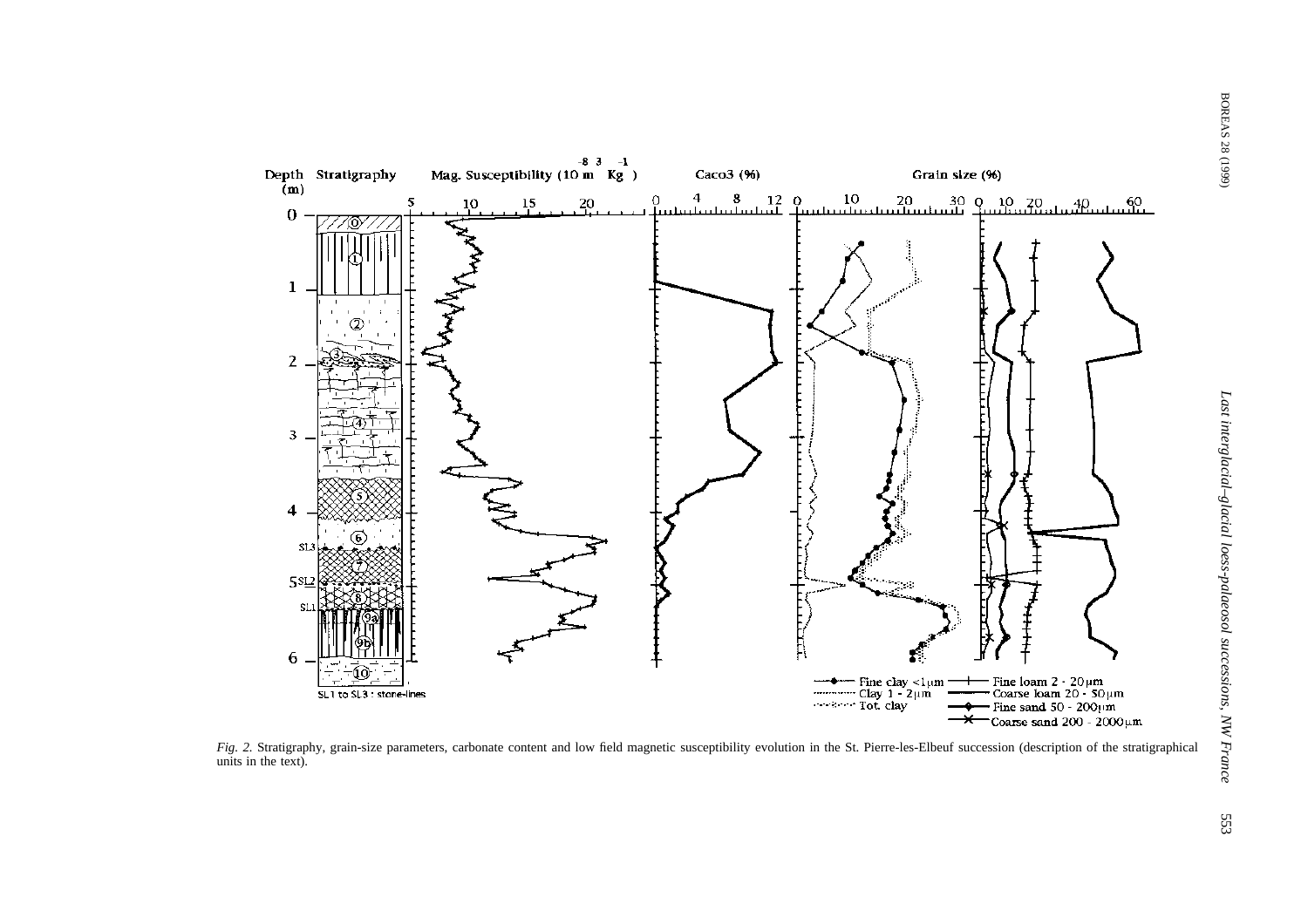

*Fig. 3.* Stratigraphy, total iron and organic matter, low field magnetic susceptibility and chronostratigraphical interpretation of the last climatic cycle at St. Pierre-les-Elbeuf. MIS: marine isotope stages.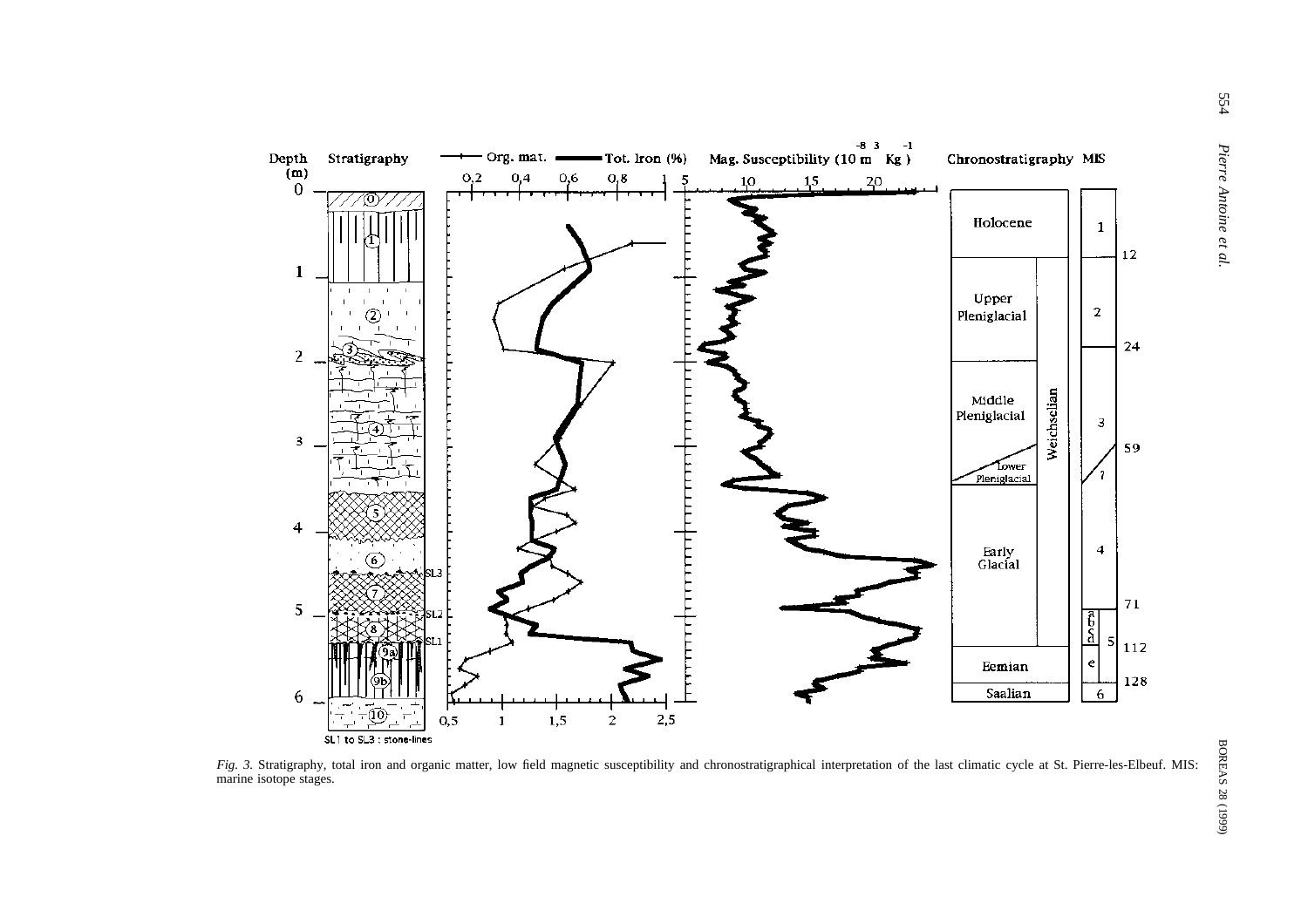thick yellow-brown argillans (clay coatings), numerous biopores and biogalleries. At the top, the upper sub-unit (9a) is a brown-orange  $(7.5 \text{ Y/R } 4/4)$ , more compact, clayey loam with brown spots. This bed has a polyhedral to platy structure, aggregates and numerous ferromanganese nodules. This polyphased and more complex Bt horizon shows strong dark-brown clayhumic argillans and numerous biogalleries due to earthworm activity. These characteristics are underlined by an increase in organic matter content in sub-unit 9a (Fig. 3). These two horizons are characterized by the strongest clay and iron contents in the succession (clay: 25 to 30%, total iron: 2.5%) (Figs 2 and 3). The values are very similar to those obtained from the Bt and the grey forest soil SS1 in the St. Sauflieu soil complex (Antoine *et al*. 1998b, c). Both sub-units 9a and 9b can be correlated with the Rocourt soil described in Belgium (Gullentops 1954) because of their pedological characteristics and their location in the succession. The top of the Bt is marked by erosion (sparse flint gravels: stone line 1, SL1, in Figs 2 and 3) and by the presence of a layer of soil veins (thermal contraction).

The succession then shows a humic soil complex overlaying Bt unit 9a–9b. It consists of three individual soil horizons. The basal horizon, represented by a compact grey-brown (10 YR 5/3) silty-sandy loam (unit 8 in Figs 2 and 3), shows the characteristics of grey forest soils (Van Vliet-Lanoe¨ 1990; Gerasimova *et al*. 1996) or Greyzems (FAO 1974). This soil horizon is developed in clayey loams including numerous brown clayey nodules reworked from the interglacial horizon (colluvium). Nevertheless, at St. Pierre the pedological features of this soil are partly reworked by frost-creep and have been strongly affected by deep seasonal freezing demonstrated by the occurrence of white silt lineaments (skeletan). The development of this grey forest soil is clearly characterized by the penetration of thick dark-brown clay coatings into the underlying Bt, sub-unit 9a. This phase of grey forest-soil development is therefore responsible for the polygenic pattern and for the brown patches observed on top of the Bt in sub-unit 9a (bioturbation fed by humic loam). The reworking phase was followed by a period of deep seasonal freezing which produces a strong polyhedral pattern in unit 8 and in the underlying Bt. The top of unit 8 is also marked by an erosion surface associated with a discontinuous bed of small flint gravel (SL 2 in Figs 2 and 3).

The second soil, which is strongly bioturbated (unit 7 in Figs 2 and 3), is an isohumic steppe soil developed on colluvium (clayey loam with scattered small flints and reworked small soil nodules). This is a dark grey (10 YR 5/3 to 5/4) humified sandy-silty loam, with a weak lamellar structure underlined by thin white silt layers. It is characterized by low values of iron (1%) and an increased organic matter content (0.4–0.6%). The clay content (10–20%) is clearly lower than in typical grey forest soils (about 30%). The contrast with the lower soil (unit 8) is also reinforced by the lack of clay coatings and clayey aggregates.

Overlying this isohumic soil is a brown-light yellow loam (10 YR 6/4), slightly calcareous and humic, with pseudomicelia (unit 6 in Figs 2 and 3). This level shows the first occurrence of aeolian sediments in the succession. The relatively high clay content of the deposit is related to its partly local origin, which is also indicated by the occurrence of numerous small grains of soil (papules) originated from reworked older soils.

Finally, the soil complex ends with a second isohumic steppe soil developed on the previous aeolian deposits (unit 5 in Figs 2 and 3). This is a brown-grey (10 YR 5/4), slightly calcareous (2–8%), homogeneous humic loam. Its base is strongly bioturbated and shows numerous patches resulting from degradation of the organic matter. The carbonate content of this unit is mainly linked to secondary precipitation. Nevertheless, the general trend in the carbonate content from the base of unit 6 to the top of unit 5 is a product of the progressive increase in the allochthonous aeolian input.

The main aeolian sedimentation starts on top of the pedocomplex. The first loess is brown with foliated structures and numerous small ferromanganese nodules (unit 4 in Figs 2 and 3). This is a brown-yellow (10 YR 5/6) clayey loess  $(20-23\% < 2 \,\mu\text{m})$ , heterogeneous, calcareous (8.5–12%), more compact and more sandy than the overlying loess (units 2 and 3). Its granular to finely foliated structure (sorted platy structure) is linked to alternating freeze–thaw cycles and to the development of permafrost (Van Vliet-Lanoë 1987). The increase in carbonate content at the base of this unit is related to the abundance of pseudomicelia and carbonate precipitation on roots tracks (1–2 mm) and biopores. A tongue horizon, weakly greyish, with a stronger organic matter and iron content, marks the upper boundary of this unit. It results from the reworking of a gley horizon developed on top of the clayey loess 4 by weak gelifluxion processes. Above this marker horizon is a weakly bedded calcareous loess unit (unit 3 in Figs 2 and 3), brown-light yellow, with fine grey-brown lineaments. A cap of calcareous (12%) and homogenous, yellow-light grey loess completes the succession, (unit 2 in Figs 2 and 3). Both calcareous loess units 3 and 2 are characterized by a strong increase in coarse loam  $(20-50 \,\mu m)$  and carbonate content. The contrast with the underlying brown loess 4 is reinforced by a rapid decrease in organic matter, iron and clay content (Figs 2 and 3).

Finally, the upper soil includes a Bt horizon (unit 1), represented by a compact clayey ( $20\% < 2 \mu m$ ) brown loam (7.5 YR 5/6), displaying a prismatic structure, numerous fine biopores and root tracks, and the surface humic horizon (unit 0: brown-grey humic loam with granular structure).

Summarizing the results, the content in organic matter increases from the bottom of the succession until the tongue horizon (Fig. 3). This trend is almost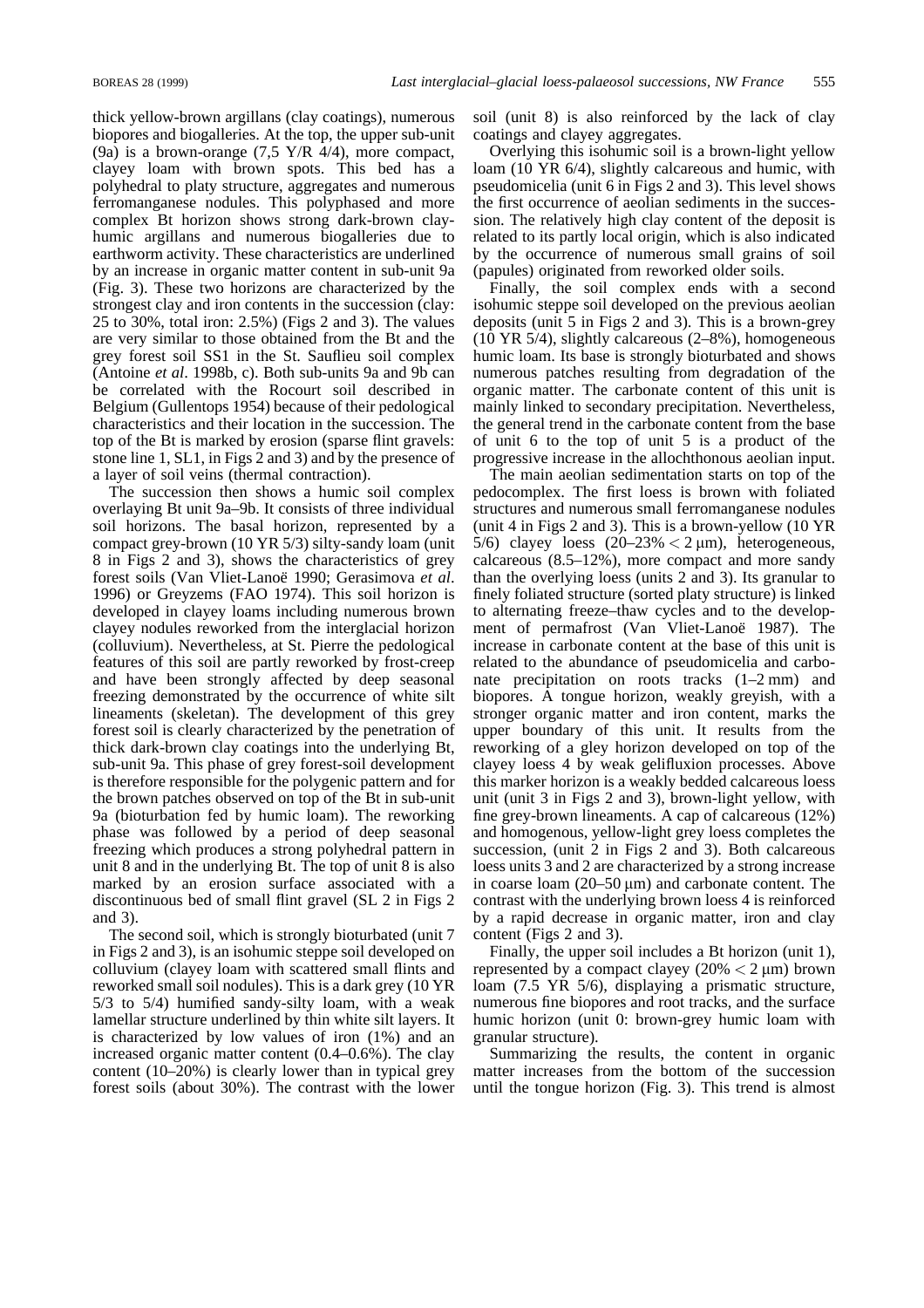constant, except in the soil complex. The tongue horizon shows a sharp and strong decrease in the values that remain low within unit 2, but increase again in unit 1. The total iron content reflects the identified stratigraphy, indeed the interglacial Bt contains the highest iron content (around 2–2.5%), while the rest of the succession shows values of  $1-1.5%$ , the lowest value being at the base of the first steppe soil (unit 7) (Fig. 2).

## Low field magnetic susceptibility (MS)

MS values vary between 6 and 22 SI units. These values are relatively low compared with those of other published loess successions (Heller & Liu 1984; Kukla *et al*. 1988; Forster & Heller 1994; Rousseau *et al*. 1994; Rousseau *et al*. 1998a). The highest values occur in the polyphased Bt (top of sub-unit 9a), the black soils and the humic horizon of the top soil (respectively, 20.5, 21.5 and 20.5 SI units). At the base of the studied section, MS values are low (close to 13 units) and correspond to the top of the Saalian loess (MIS 6, Lautridou 1985). Above this point the susceptibility increases to 20.5 units on top of the Bt horizon (sub-unit 9a). MS decreases progressively in the grey loam (unit 8) and shows very low values at the boundary between unit 7 and 8  $(-5.00 \text{ m})$ .

MS then increases again towards the top of unit 7 and reaches the highest values near the upper boundary of the first steppe soil (unit 7). Above this black layer, MS decreases almost regularly (from 21.5 to 7) in the three units immediately overlying the black soil 7 (6 to 4). Nevertheless, a short increase in MS values clearly marks the top of the second steppe soil (unit  $5$  at  $-4.6$ ) m)

The readings in the first typical loess unit (3) indicate a slight trend towards the lowest values obtained above the tongue horizon in the calcareous bedded loess at approximately  $-1.8$  m. In the last loess unit (2), the values are very low and almost stable. On top of the succession, the Bt horizon of the top soil indicates relatively low values compared with those of the Last Interglacial Bt. Finally, as generally observed, higher values are obtained in the present-day humic horizon near the surface (20.4).

# Pedosedimentary evolution, correlations and climatic interpretation

The general pattern of the St. Pierre succession described above shows a relatively condensed pedosedimentary record of the Last Interglacial–Glacial cycle according to the North-European Upper Pleistocene stratigraphy (Paepe & Somme´ 1970; Somme´ *et al*. 1980, 1986; Lautridou *et al*. 1983, 1985, 1986; Haesaerts 1985; Lautridou 1985; Antoine 1990;

Antoine *et al*. 1994, 1998a, b; Rousseau *et al*. 1994, 1998). This interpretation is reinforced by the occurrence, at St. Pierre, of the main pedological and periglacial marker levels of the Upper Pleistocene – the Rocourt Soil, the St. Sauflieu/Warneton humic soil complex and the Nagelbeek tongue horizon.

#### *Basal soil complex (units 9 to 5)*

The base of the St. Pierre-les-Elbeuf succession is represented by the non-calcareous foliated loam (unit 10 in Figs 2 and 3). The relatively large susceptibility in this unit is related to the occurrence of clayey layers in the foliated loam resulting from an early clay illuviation prior to the development of the typical Bt, unit 9. This early illuviation has been interpreted as the result of permafrost degradation during the Weichselian Late Glacial (Lautridou 1985; Van Vliet-Lanoë 1987).

The whole unit 9 (9a and 9b) is interpreted as a complex Bt horizon of a brown leached soil. It shows the same characteristics as the Rocourt soil of Northern France and Belgium stratigraphy, and is generally considered to be the pedological equivalent of the Eemian (Gullentops 1954). Nevertheless, it has been shown, using micromorphological analysis, that this soil could be a polygenic Bt corresponding to soil development during MI Substages 5a to 5e (Haesaerts & Van Vliet-Lanoë 1981; Van Vliet-Lanoë, 1987), especially in plateau positions where there is no colluvial sedimentation during MIS 5d to 5a (Antoine *et al*. 1998b, c). At St. Pierre-les-Elbeuf the lower part of the soil complex (units 9 to 8) results from the succession of the following pedosedimentary events:

- 1. Development of a brown leached soil (unit 9) in the Saalian loess (10).
- 2. Hydromorphic phase marked by some glosses, grey patches and ferromanganese concretions on top of unit 9 (beginning of the differentiation of sub-unit 9a).
- 3. Erosion, followed by a first deep freezing phase associated with the opening of soil veins on top of sub-unit 9a.
- 4. Colluvial sedimentation of sandy clayey loam fed by the erosion of the soils of unit 9 on a slope surface (material for future soil of unit 8).
- 5. Development of a grey forest soil (unit 8), bioturbation and migration of the clayey-humic coatings in the horizon 9a (end of the pedological differentiation of 9a).
- 6. First phase of reworking of the grey forest soil (erosion and reworking by frost creep).
- 7. Major phase of deep seasonal freezing with development of a strong polyhedral to lamellar structure in units 8 to 9b (minimum depth of 1 m).

At the base of the St. Pierre profile the succession of units 9a and 9b is characteristic of polyphased horizons. The polyphased feature clearly occurs in both macro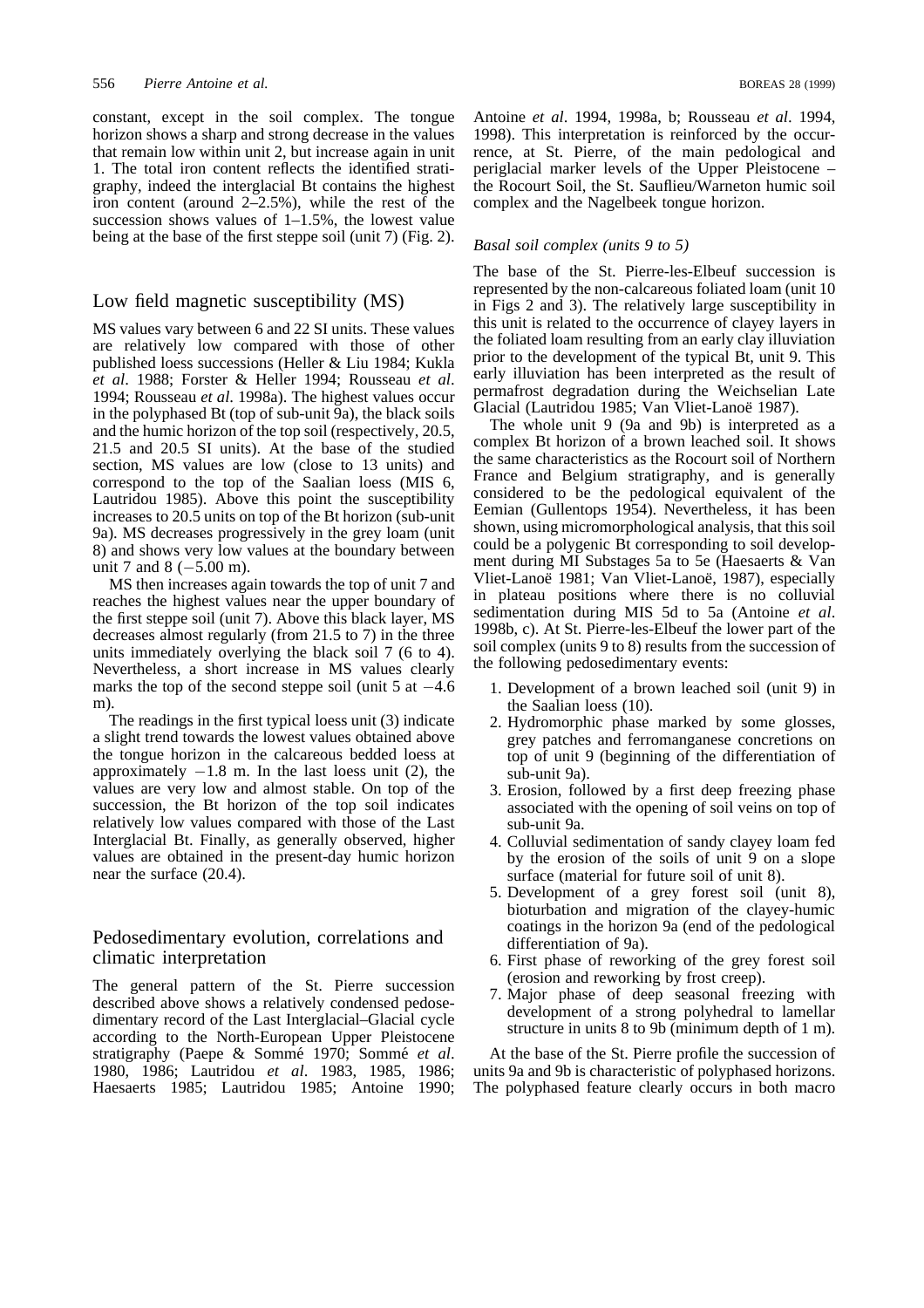

*Fig. 4.* Stratigraphic correlation between the successions in St. Pierre-les-Elbeuf and St. Sauflieu and general chronostratigraphical interpretation. 1 – top soil (humic horizon and Bt horizon); 2 – homogeneous calcareous loess; 3 – bedded calcareous loess with small frostcracks;  $4$  – lense of bedded loam with reworked soil nodules (St. Sauflieu), and clayey brown loess (St. Pierre); 5 – isohumic steppe soils (SS2 to SS3b) and aeolian loam (LL); 6 – grey forest soil with stone line and hydromorphic horizon at the top  $(SS1)$ ; 7 – Bt horizon of brown leached soil with soil veins, hydromorphic horizon and fine stone line at the top (Rocourt / Elbeuf 1 soil); 8 – Saalian deposits (loess at St. Pierre, chalky slope deposits at St. Sauflieu).

and microfacies and in the sedimentological data as a consequence of the superimposition of the humic grey forest pedogenesis on the previously truncated Bt. The evolution of the susceptibility in these horizons thus results from the occurrence of a polyphased pedogenesis in the upper part of sub-unit 9a and of the combination between pedogenesis and slope processes in unit 8 (Figs 2 and 3).

The same evolution has been described in the lower part of the St. Sauflieu soil complex, near Amiens (Fig. 1), which is the reference succession for the Weichselian Early Glacial in Northern France (Antoine *et al*. 1994, 1998b). There, the grey forest soil Saint-Sauflieu-1 (Fig. 4, SS1), overlying the Eemian Bt, is related to a continental climate according to the palaeopedology (Antoine 1989, 1990) and to the pollen analysis (Antoine *et al*. 1994; Munaut 1998). This soil is contemporaneous with a boreal forest  $(AP = 70-80\%)$ dominated by *Betula* and *Pinus*). It is interpreted as the Bth horizon of a complex grey forest soil corresponding to the succession of the two Early Glacial forested interstadials (Brörup and Odderade) separated by the

Rederstall stadial and is time-equivalent to MIS 5c to 5a (Antoine *et al*. 1994, 1998b). Although the main geomorphological response is observed just after the Eemian during the Herning Stadial (erosion and reworking of all the Eemian deposits) in Northern France (Sommé *et al.* 1994), the Rederstall Stadial did not have a strong impact on the environment. At Watten it is only marked by a lowering in the AP/NAP curve (Somme´ *et al*. 1994). This observation could explain why the succession of the Brørup and Odderade interstadials is not clearly recorded as two distinct soils in northwestern France slope environments.

Nevertheless, the equivalent of the SS1 soil in St. Pierre-les-Elbeuf (unit 8) is reworked, as indicated by the degradation of the pedological features, by much lower values in organic matter, total iron and clay content (15–20%), and by the presence of carbonate (1%). Indeed, in St. Sauflieu the typical grey forest soil shows a clay content rising to 32–33% and no carbonates.

After a period of strong erosion marked by the stone line SL2 (Figs 2 and 3), the upper part of the soil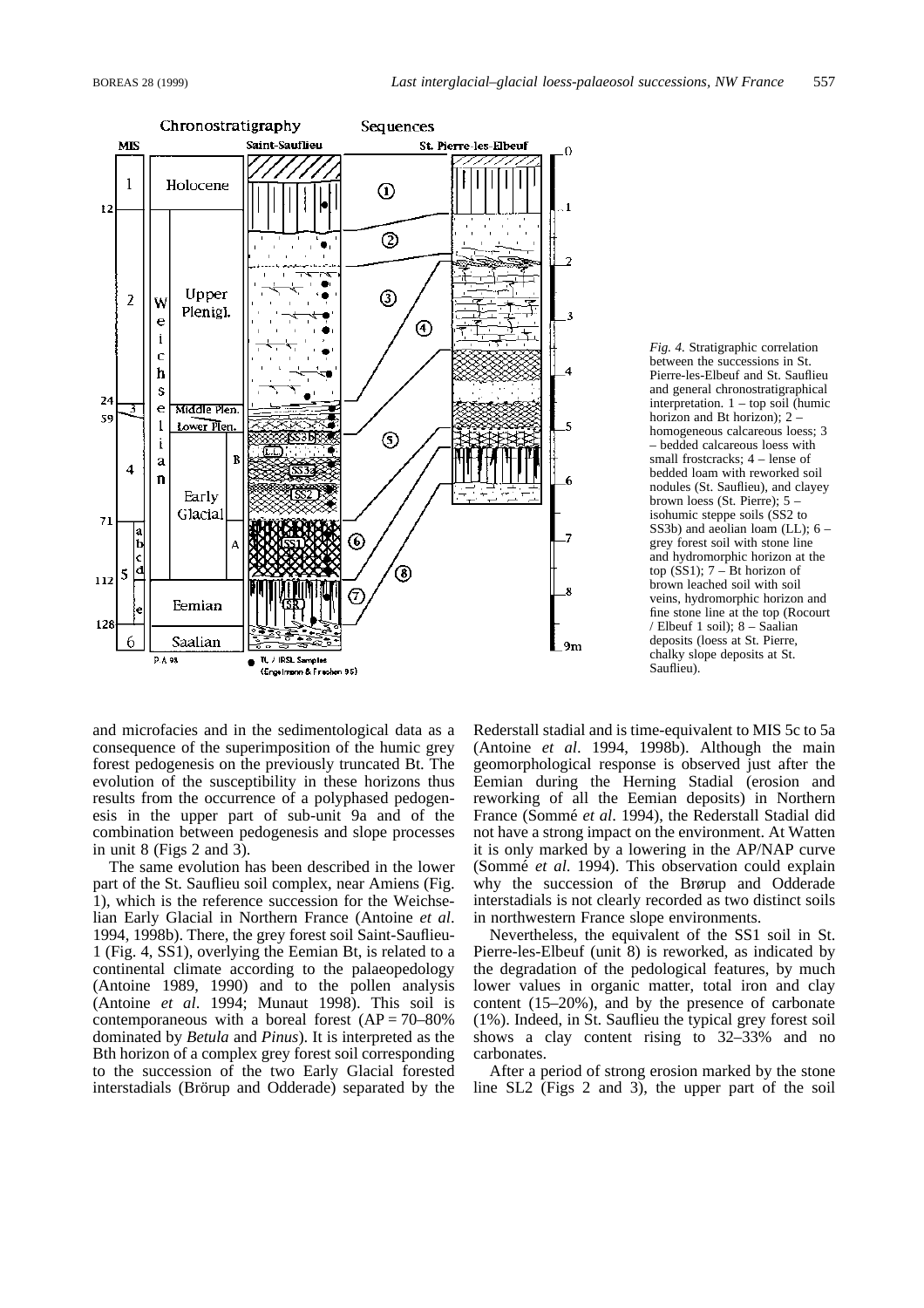complex (units 7 to 5) at St. Pierre is characterized by steppe soils and by the occurrence of aeolian sedimentation in a similar stratigraphic location than in the reference section of St. Sauflieu. Indeed, at St. Sauflieu the grey forest soil SS1 (Fig. 4, unit 6) is overlain by three isohumic steppe soils labelled SS2, SS3a and SS3b (Fig. 4). This part of the soil complex is interpreted as the steppe phase of the Weichselian Early Glacial (Antoine *et al*. 1994, 1998b). The comparison between the two successions then allows a more precise interpretation of the St. Pierre succession where TL data are not yet available.

The pedological and sedimentological characteristics of unit 7 indicate an isohumic steppe soil developed on sandy-loamy colluvium fed by the erosion of the underlying horizons. This soil is characterized by low values of clay content (10–17%), values 50% lower than those recorded from the grey-forest horizons. This soil subsequently underwent a stage of seasonal freezing less developed than the one occurring on top of unit 8. According to its characteristics and its stratigraphical position, unit 7 can be correlated with the SS2 soil of the St. Sauflieu complex in the Somme valley (Antoine 1989, 1990; Antoine *et al*. 1994). This soil is characterized by high organic matter and a relatively low iron and clay content (Figs 2 and 3). In contrast, the Bt of the brown leached soil 9b is characterized by some elevated values of total iron and clay (mainly fine clay  $\langle 1 \mu m \rangle$ ).

On top of the soil of unit 7, a non-calcareous homogeneous brown clear yellow deposit shows a loess texture. It strongly differs from the underlying heterogeneous colluvium. This first loess deposit is marked by a progressive decrease in both susceptibility and organic matter, and by an increase in the carbonate content. Such trends characterize the progressive arrival of aeolian material, which is less rich in elements removed from the underlying soils. The high MS values observed in the first centimetres of this deposit (Fig. 3,  $-4.4$  to  $-4.5$  m) could result from the reworking of the magnetic minerals of the top of soil 7 by aeolian activity.

A new increase in the susceptibility occurs from the bioturbated boundary between units 6/5 reaching a maximum within the isohumic soil 5. This unit yields the facies of a second isohumic steppe soil which could be correlated with the SS3b soil at St. Sauflieu (Fig. 4). The mean values of the magnetic susceptibility are considerably lower than in the previous soil (unit 7). The progressive increase in carbonate content from the base to the top of unit 5 (2–8.5%) is interpreted to be the result of the increasing aeolian input.

Soils 7 and 5 are interpreted as corresponding to the steppe phase of the Early Glacial (Early Glacial B, Fig. 4). This succession, characterized by the occurrence of slightly calcareous autochthonous loess (unit 5), then by some isohumic steppe soils, corresponds to dry climatic continental oscillations at the end of the Weichselian Early Glacial. This steppe-soil succession is assumed to occur at the transition between MIS 5a and MIS4, based on pollen and palaeopedological data (Antoine *et al*. 1994,) but also recent TL and IRSL dates (Engelmann & Frechen 1998). Despite the lack of accuracy of TL dates, new results from Achenheim (Rousseau *et al*. 1998a, b) and from St. Sauflieu (Antoine *et al*. 1998b) support this interpretation. According to the high resolution climate records from the Greenland ice cores these short climatic oscillations could be the continental response to interstadials 19 and 20 dated around 68 and 72 Ka BP (Dansgaard *et al*. 1993; GRIP 1993). Consequently, the succession of the soil complex at St. Pierre-les-Elbeuf (units 9b to 5) represents a complete record of the whole MIS 5 and early MIS 4 in the particular geomorphological context of slope environment. Generally, the present study shows that the humic soil complex at St. Pierre-les-Elbeuf is typical of the pedosedimentary succession in Northern France (Figs 4 and 5).

#### *The Loess succession*

The loess succession begins with a brown to yellowbrown clayey loess facies with a finely laminated structure (unit 4,  $-3.5$  to  $-2$  m). This first loess unit is clearly distinguished from the above calcareous loess, units 2 and 3, by its highest clay content. The iron and organic contents are also much higher and show similar values to those from the upper part of the soil complex. These values tend to increase similarly and progressively toward the top of the unit.

In contrast, the magnetic susceptibility shows a general decreasing trend intersected by three poorly marked peaks. The susceptibility reaches very low values on top of unit 4, near the boundary with the loess unit 3. This loess can be correlated with the brown heterogeneous loess of the Somme basin, which is interpreted to represent the pedosedimentary budget of the Middle Weichselian Pleniglacial (MIS 3). In fact this unit corresponds to the accumulation of several phases of loess deposition separated by weak episodes of pedogenesis associated with the different relative climatic improvements which occurred during MIS 3 (boreal to arctic brown soils, numbered 8b and 8a in Fig. 5). At St. Pierre-les-Elbeuf, no distinct soil horizon is visible on top of this brown loess as it is observed in the Somme (Soil of St. Acheul, Antoine 1990) or in the Oise basins (soil complex of St. Acheul/Villiers-Adam, Bahain *et al*. 1996, Antoine *et al*. 1998a, b), in Germany (Löhner Boden, Bibus et al. 1989) or in Hungary (Mende F1 and F2 soils, Pecsi 1990).

The top of unit 4 is marked by a soliflucted gley horizon which is a major stratigraphic marker horizon. This level is punctuated by a network of ice wedges marking the beginning of the Upper Pleniglacial in the Weichselian loess successions in Northern France (Fig. 5) (Antoine 1990, 1991, 1998a). This horizon occurs in other Norman sections and notably at Glos (Lautridou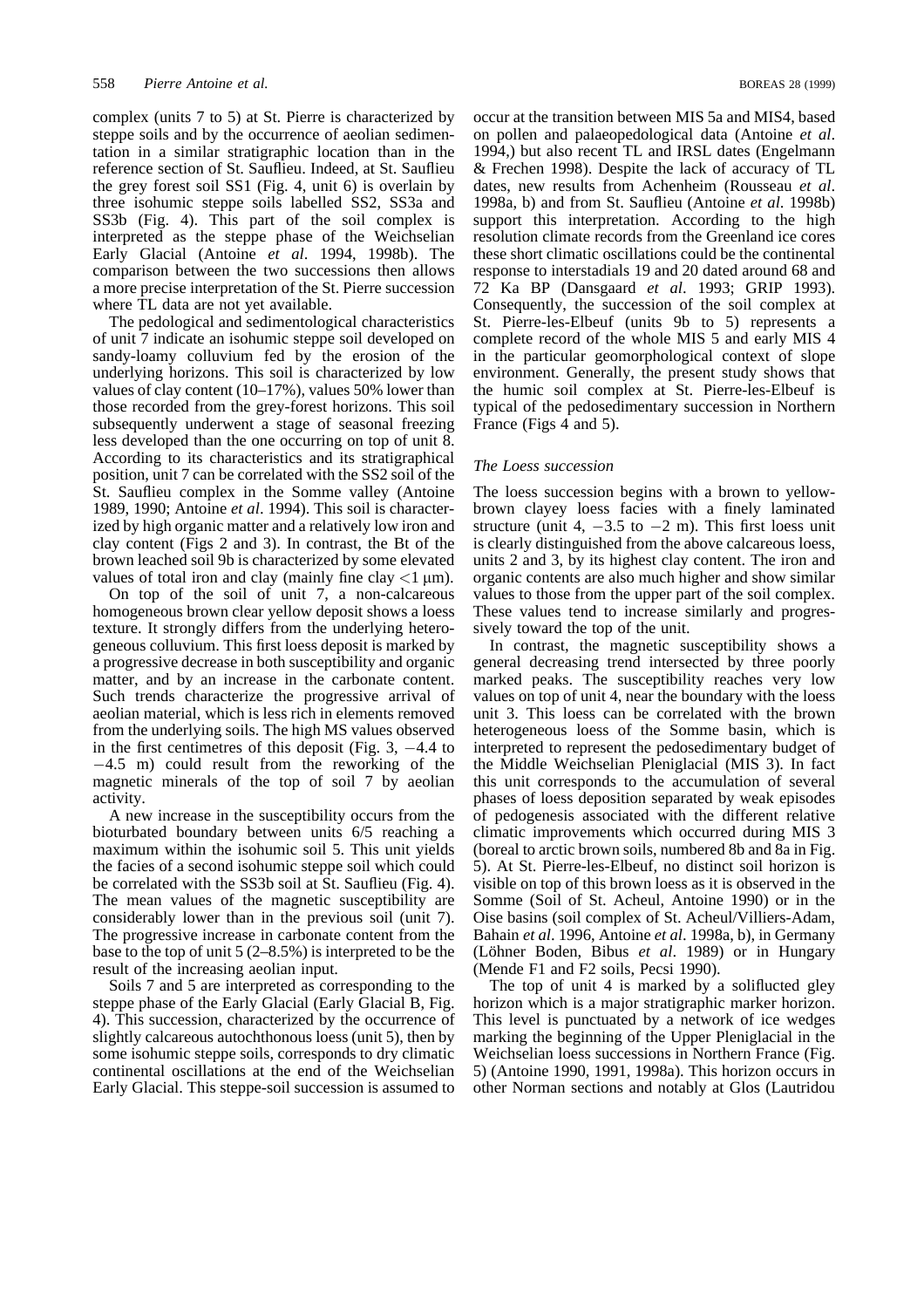

Fig. 5. Correlation between the synthesized pedosedimentary record of the last climatic cycle in northwestern France and the marine and glacial  $d^{18}O$  records.  $1 - S$ urface soil (a: Hz L; b: Hz Bt; c: Banded Bt hz "doubl 4 – bedded calcareous loess; 5 – cryoturbated tundra gley; 6 – calcareous loess; 7 – tongue horizon / ice wedges; 8 – Saint-Acheul / Villiers Adam soil complex (a – arctic brown soil; b – boreal brown soil); 9 – calcareous loess; 10 – bedded colluvium with frost wedges; 11 – brownish loess; 12 – Steppe-soils (SS2 to SS3b) with interstratified local non-calcareous loess (LL); 13 – grey forest soil (SS1); 14 – clayey colluvium; 15 – Bt horizon of brown leached soil (Rocourt / Elbeuf 1 soil); 16 – Saalian loess.

1985) and in Belgium on top of a boreal soil (Haesaerts 1985).

A further reference level, characterized by weakly organic periglacial features ("tongue horizon"), is described in North Western European successions in the upper part of the Weichselian calcareous loess, and especially in Belgium where it has been named Nagelbeek Horizon (Haesaerts *et al*. 1981). This horizon has also been observed in the Achenheim succession, where it has been dated by TL (24.0  $\pm$  7 Ka BP, Rousseau *et al*. 1998a). It was first dated at about 21 00–22 000 BP by C14 (Haesaerts *et al*. 1981) and is now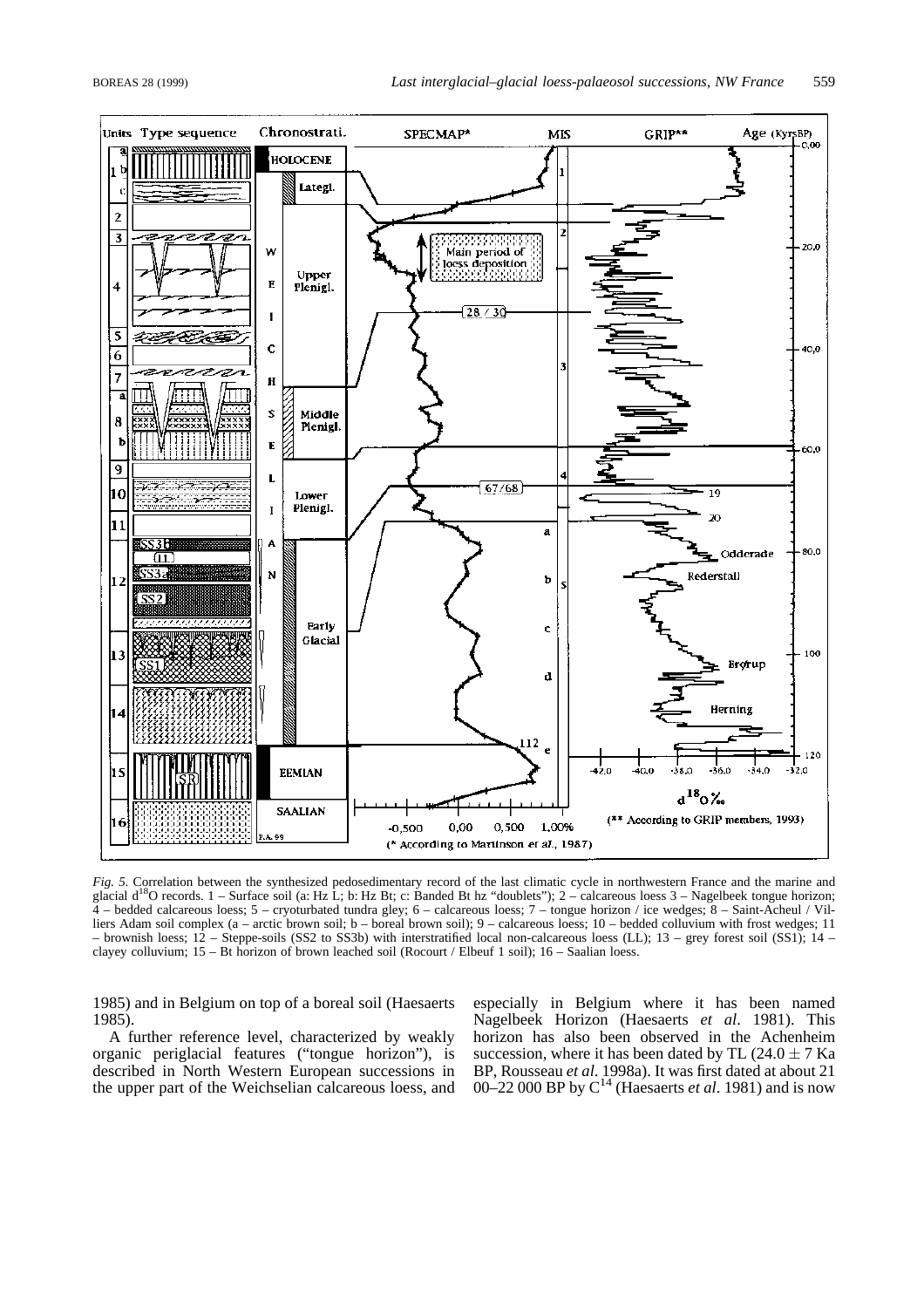interpreted as the MIS 3/2 boundary (Juvigné *et al.*) 1996). However, in St. Pierre-les-Elbeuf, the tongue horizon that underlines the base of the calcareous loess is probably polyphased because of the weak thickness of units 2 and 3, which represent only the youngest part of the Upper Pleniglacial loess in Fig. 5 (no. 2). This tongue horizon could therefore represent both the first reference level (soliflucted gley) and the Nagelbeek horizon (Fig. 5, nos 7 and 3).

The occurrence of typical calcareous loess (unit 3) is marked by a clear decrease in the susceptibility, organic matter and iron, and a strong increase in the carbonate content. These features correspond to the input of allochthonous unweathered material, characteristic of the calcareous loess of the Upper Pleniglacial (Haesaerts 1985; Lautridou, 1985; Antoine 1990). However, at St. Pierre-les-Elbeuf, the rapid increase in susceptibility, iron and organic matter contents, observed from the mid-section of the calcareous loess, is due to the contamination of its upper part by percolation of iron and of organic matter from the surface. This downward migration is facilitated by numerous root tracks between 0 and  $-1.5$  m and deep cracks induced by the strong prismatic structure of the present Bt horizon. It is interesting to note that the lowest values of the magnetic susceptibility for the last climatic cycle are obtained from the MIS 2 loess deposits as noticed in the Achenheim (Rousseau *et al*. 1998) and St. Sauflieu loess successions. This again is a strong argument for a reliable correlation with the Greenland ice cores which record the highest dust content during MIS 2 (Dansgaard *et al*. 1993).

The succession ends with the Bt horizon of the surface soil (unit 1). It is characterized by a progressive increase in the values of the susceptibility, which reach a maximum in the middle part of the Bt, followed by a relatively less marked decrease on top. In parallel, the organic matter content increases quickly near the surface. These characteristics are due to the enrichment by organic accumulation from the humiferous unit 0, which shows very high susceptibility values characteristic of the superficial organic horizons (Rousseau *et al*. 1994).

Although more condensed, the stratigraphic succession of the loess deposits at St. Pierre-les-Elbeuf shows very strong similarities with the corresponding newly described Upper Pleistocene stratigraphy at Achenheim (Rousseau *et al*. 1998a, b). Both successions start with a pedocomplex, including an interglacial Bt horizon overlain by a grey forest soil (units 9 and 8 at St. Pierre-les-Elbeuf). At St. Pierre-les-Elbeuf, as at St. Sauflieu, a loess loam (unit 6 in Figs 2 and 3, LL in Figs 4 and 5) is located below the last steppe soil (unit 5). This loess loam is in a similar stratigraphic position to a fine silt layer located at the top of the soil complex at Achenheim and identified as a dust layer (Rousseau *et al*. 1998b). A TL date of  $64.9 \pm 6.9$  Ka BP from that deposit allows this dust layer to be correlated with the

Marker II (Kukla 1977) at about the MIS 5/4 boundary of the Central European loess stratigraphy.

Compared with the main loess accumulation of the Pleniglacial, these first aeolian loams (LL in Figs 4 are 5) are only trapped in lower slope positions and include several autochthonous sediments. These first aeolian deposits (unit 6 at St. Pierre, LL in Figs 4 and 5) are then covered by the last steppe soil (SS3b), followed by the first Pleniglacial loess (11 in Fig. 5), and finally covered by bedded colluvial sediments (10 in Fig. 5). A similar unit of colluvial sediments is observed in Alsace, where it yields steppe molluscs (Rousseau 1987; Rousseau & Puisségur 1990).

Both successions indicate that the main phase of loess deposition started during mid-MIS 4 and not at its beginning. In that case, according to the GRIP dust record (Dansgaard 1993; GRIP 1993), the start of the loess deposition in both continental loess successions corresponds to the major dust peaks dated around 65 Ka BP in Greenland (Rousseau *et al*. 1998a, b).

## Magnetic susceptibility variations and pedological processes

The relationship between the MS variations and the pedosedimentary processes in the Eemian/Early Weichselian soil complexes and in the Weichselian loess is documented by the data from St. Pierre, Achenheim, St. Sauflieu and some additional profiles (Antoine 1998b). The comparison of the different identified Bt horizons indicates that the highly eroded Bt horizons are characterized by the lowest MS values. The MS values in the Bt are thus related to their degree of erosion and with their geomorphological setting. The strongly eroded Bt as at St. Sauflieu shows the lowest MS values, whereas the plateau Bt indicates higher values. Generally, the intensity of MS reaches a maximum in the upper part of the Bt horizons (0.2 to 0.4 m), and especially when this part shows superimposed humicclay coatings (grey forest soil), as at St. Pierre in subunit 9a. In addition, the highest values of MS are recorded in the upper part of the grey forest soils, where the clay, total iron and total organic carbon values are at a maximum, as observed in the upper part of the SS1 soil at St. Sauflieu (Antoine *et al*. 1998c). At St. Pierre the relatively low MS values on top of grey forest soil 8 are linked to the destruction of the magnetic minerals by hydromorphy and freeze–thaw processes. Finally, very high MS values are also observed in the humic horizon of the top soil at St. Pierre as in all the other studied profiles.

These observations show that the MS signal recorded in the basal soil complexes of Upper Pleistocene successions from north-western France has a pedological origin and can be linked to the production of magnetic minerals by biological activity, as has been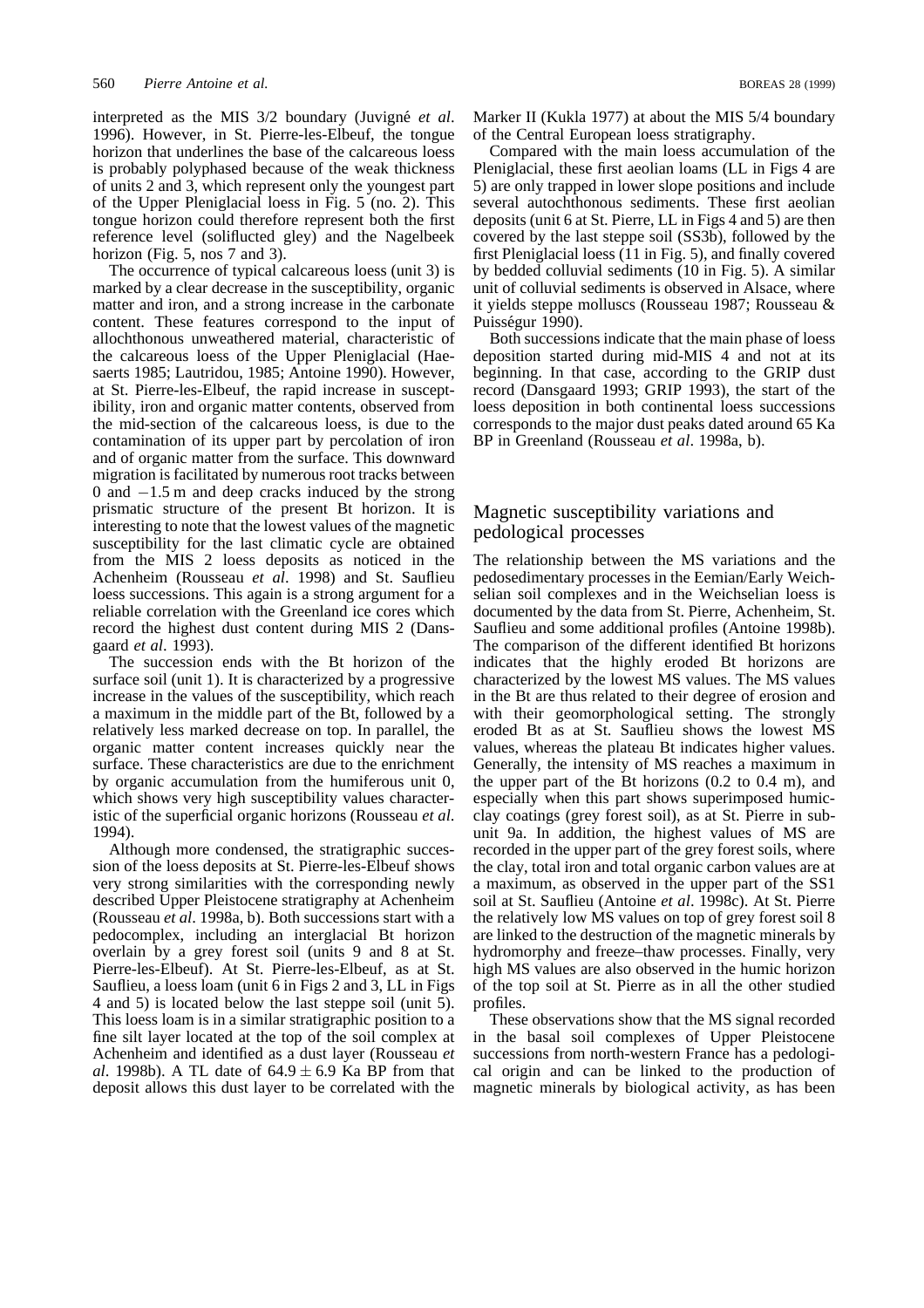demonstrated from China's palaeosols (Maher & Taylor 1988; Maher & Thompson 1992). This interpretation has been proposed for the magnetic record of pedocomplex Achenheim 1 from the Upper Pleistocene succession in Achenheim (Rousseau *et al*. 1998a). The relationship is clear in the St. Sauflieu soil complex, where the maximum MS values correlate with the maximum organic carbon values in the grey forest soil and not in the interglacial Bt horizon (Antoine *et al*. 1998b). Despite differences in environment, relatively high values are also obtained in the steppe soils as in unit 7 at St. Pierre. Therefore, it is not possible to use the susceptibility measurements of Northern France Eemian/Early Weichselian bottom soil complexes as a direct record of the climate, as was done in the Chinese loess series. The intensity of the MS signal is thus linked to the amount of organic carbon, which shows two main types: organic matter linked to clay in the grey forest soils (humic-clay coatings) or organic microaggregates scattered in all the horizon in the isohumic steppe soils. In the studied soil complexes the highest MS values are therefore not related to full interglacial conditions but to the already cooler Weichselian Early Glacial interstadials. Indeed in North-western Europe brown leached interglacial soils the magnetic minerals seem to be produced in the humic horizon, and only a small percentage is leached into the underlying Bt.

In contrast, during the Weichselian Pleniglacial the relationship between MS and climate appears more direct. Indeed, the lowest values of MS are systematically linked to cold periods in the typical calcareous loess during stage 2, as seen in unit 2 at St. Pierre in which no weathering nor pedogenesis has been recognized. Very low MS values are also observed in the hydromorphic horizons, which record cold phases on top of the Bt or of the grey forest soil, or in the tundra gleys. In these horizons the low MS values results from the destruction of the magnetic minerals by hydromorphic processes.

### **Conclusions**

This study of both the magnetic susceptibility and sedimentological parameters in the loess succession at St. Pierre-les-Elbeuf indicates a weakly dilated but detailed pedosedimentary record of the last climatic cycle.

The pedosedimentary record at the base of the succession is similar to the reference soil succession of St. Sauflieu in northern France, where the Early Glacial interval is especially well recorded (Antoine *et al*. 1994, 1998b, c). This succession is also in agreement with the interpretation of the pedocomplex at the base of the loess succession at Achenheim, where TL dates (Rousseau *et al*. 1998a, b) indicate that the corresponding interval lasted from the last interglacial to the midmarine isotope stage 4, i.e., 129–69 Ka BP. Furthermore, the occurrence of a widely recognized marker level within the Pleniglacial loess deposits constrains the St. Pierre-les-Elbeuf succession and allows comparison with global signals.

Considering the magnetic susceptibility related to aeolian input, the lowest values are recorded in the calcareous loess dated to about 20–24 Ka BP and are coeval with the highest dust content in the atmosphere over Greenland characterizing MIS 2. On the other hand the weakly developed and weathered lower loess unit (number 4 in Figs 2 and 3), interpreted as corresponding to MIS 3, shows variation in the susceptibility, indicating a succession of at least three oscillations of decreasing magnitude. These oscillations could possibly correspond to the  $\delta^{18}$ O record for MIS 3 by SPECMAP (Martinson *et al*. 1987), but TL dates are needed to confirm this interpretation.

In addition, the variations in magnetic susceptibility, together with pedological and sedimentological data, at St. Pierre-les-Elbeuf and St. Sauflieu, suggests a succession of rapid climatic oscillations at the end of the Early Glacial. These variations are correlated with those identified in the reference succession in St. Sauflieu (soils SS2, SS3a and SS3b in Fig. 5). The characterization of these oscillations shows that slope environments recorded palaeoclimatic variations with similar complexity to that observed in the GRIP Greenland ice cores.

The MS signal from north-western France Eemian/ Early Weichselian soil successions appears to be complex and thus difficult to use as a direct proxy of past climates. Indeed, strong peaks are, for example, observed in early stage 4 and not just in stage 5, as in the Chinese loess. The signal is more easily interpreted during the Pleniglacial, where the coldest phases, characterized by typical loess deposition, are clearly attested by the lowest MS values. Finally, this detailed study of the St. Pierre-les-Elbeuf provides new data which allow the synthetic pedosedimentary succession of north-western France to be reinforced.

*Acknowledgements*. – We thank Darrel Maddy (University of Newcastle) and Fabien Kenig (University of Illinois at Chicago) for reviewing the English text and for their interesting comments, George Kukla for comments, and the Witco Company, which allowed us to sample the studied section. The study was supported by an EC grant EV5V-0298, theme Climatology and Natural Hazards of the Program Environment 1991–1994, and a CNRS grant from the DYTEC program. This is ISEM contribution 98–122.

#### References

- Antoine, P. 1989: Le complexe de sols de St. Sauflieu (Somme), micromorphologie et stratigraphie d'une coupe type du Début Weichselien. *Publication du Centre d'Etude et de Recherches pre´historiques 1*, 51–59.
- Antoine, P. 1990: Chronostratigraphie et environnement du Paléo-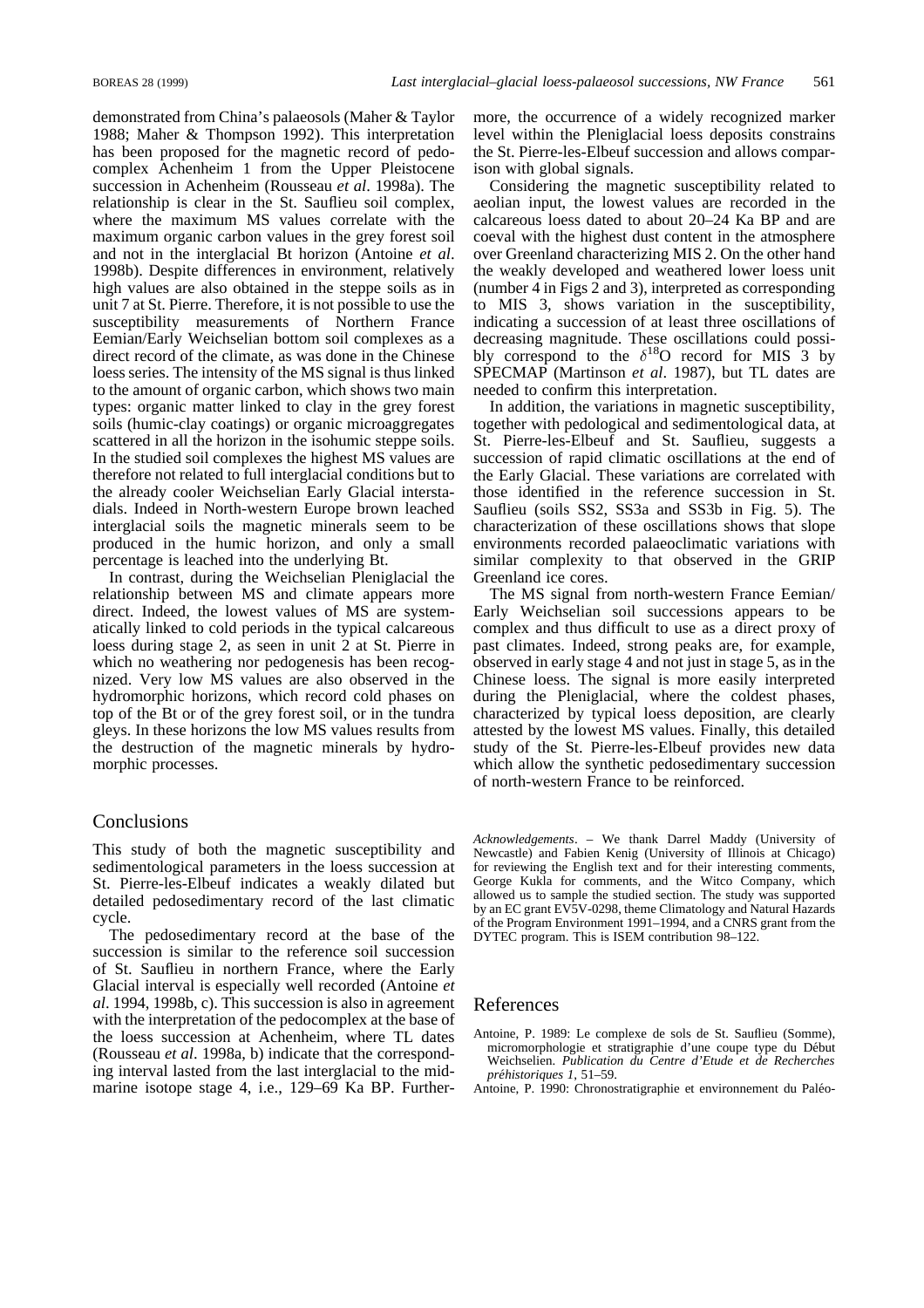lithique du Bassin de la Somme. *Publication du Centre d'E´tude et de Recherches pre´historiques 2*, 231.

- Antoine, P. 1991: Nouvelles données sur la stratigraphie du Pléistocène supérieur de la France septentrionale, d'après les sondages effectués sur le tracé du TGV Nord. *Publication du Centre d'Etude et de Recherches pre´historiques 3*, 9–20.
- Antoine, P., Munaut, A. V. & Sommé, J. 1994: Réponse des environnements à l'évolution climatique du Début Glaciaire weichsélien: Données de la France du Nord Ouest. *Quaternaire* 5, 151– 156.
- Antoine, P., Lautridou, J. P., Sommé, J., Auguste, P., Auffret, J. P., Baize, S., Clet-Pellerin, M., Coutard, J. P., Dewolf, Y., Dugué, O., Joly, F., Laignel, B., Laurent, M., Lavollé, M., Lebret, P., Lécolle, F., Lefebvre, D., Limondin-Lozouet, N., Munaut, A. V., Ozouf, J. C., Quesnel, F. & Rousseau, D. D. 1998a: Le Quaternaire de la France du Nord-Ouest: Limites et Corrélations. Qua*ternaire 9,* 227–221, carte H. T.
- Antoine, P., Frechen, M., Locht, J. L., Munaut, A. V., Rousseau, D. D. & Sommé, J. 1998b: Eemian and Weichselian Early-Glacial pedosedimentary records in Northern France: the background of Middle Palaeolithic occupations during OIS 5 and early 4. *Analecta Praehistorica Ledensia*, submitted.
- Antoine, P. (ed.) 1998c: *Le Quaternaire de la valle´e de la Somme et du littoral picard*. Livret-guide de l'Excursion de l'Association Fraçaise pour l'Étude du Quaternaire dans le bassin de la Somme, 162 pp.
- Bahain, J. J., Locht, J. L., Drwila, G., Raymond, P., Antoine, P., Caspar, J. P., Debenham, N., Gauthier, A., Krier, V. & Limondin, N. 1996: *Le gisement pale´olithique moyen du "Petit-Saule" et la se´quence Ple´istoce`ne du "Chamesson" de Villiers-Adam (Val d'Oise)*. Document Final de Synthèse, AFAN/SRA Ile de France/SDA Val d'Oise, 78 pp.
- Bibus, E., von Rähle, B. & Zöller, L. 1989: Programm und Exkursionsführer zur 8. Tagung des Arbeitskreises "Paläoboden" des Deutschen Bodenkundlichen Gesellschaft, Heilbronn, 31.
- Bond, G., Broecker, W., Johnsen, S., McManus, J., Labeyrie, L., Jouzel, J. & Bonati, G. 1993: Correlations between climate records from North Atlantic sediments and Greenland ice. *Nature 365*, 143–147.
- Cremaschi, M. (ed.) 1990: The loess in northern and central Italy: a loess basin between the Alps and the Mediterranean region. *Quaderni di Geodinamica alpina e Quaternaria 1*, 187 pp.
- Dansgaard, W., Johnsen, S. J., Clausen, H. B., Dahi-Jensen, D., Gundestrup, N. S., Hammer, C. U., Hvidberg, C. S., Steffensen, J. P., Sveinbjornsdottir, A. E., Jouzel, J. & Bond, G. 1993: Evidence for general instability of past climate from a 250-kyr icecire record. *Nature 364*, 218–220.
- Engelmann, A. & Frechen, M. 1998: Datations TL/IRSL. *In* Antoine, P. (ed.): *Le Quaternaire de la valle´e de la Somme et du littoral picard*, Livret-guide de l'Excursion de l'Association Fraçaise pour l'Étude du Quaternaire dans le bassin de la Somme, 41–42.
- FAO 1974: *FAO-UNESCO, Soil Map of the World*, Vol. 1, UNESCO (ed.), Paris, 59 pp.
- Fédoroff, N. & Goldberg, P. 1982: Comparative micromorphology of two Late Pleistocene paleosols (in the Paris Basin). *Catena 9*, 227–251.
- Fink, J. (ed.) 1969: La Stratigraphie des loess d'Europe. *Suppl. Bulletin de l'Association frac¸aise pour l'Etude du Quaternaire*., 176 pp.
- Forster, T. & Heller, F. 1994: Loess deposits from the Tajik depression (Central Asia): magnetic properties and paleoclimate. *Earth Planetary Science Letter 128*, 501–512.
- Gerasimova, M. I., Gubin, S. V. & Shoba, S. A. 1996: Soils of Northern Forest-Steppe – Grey forest soils. *In* Miedema, R. (ed.): *Soils of Russia and Adjacent Countries: Geography and Micromorphology*, 123–134. Moscow, Wageningen.
- GRIP members 1993: Climate instability during the last interglacial period recorded in the GRIP ice core. *Nature 364*, 203–207. Gullentops, F. 1954: Contribution à la chronologie du Pléistocène

et des formes de relief en Belgique. *Me´moires de l'Institut de Ge´ologie de l'Universite´ de Louvain 18*, 125–252.

- Haesaerts, P. 1985: Les loess du Pléistocène Supérieur en Belgique; comparaison avec les séquences de l'Europe Centrale. Bul*letin de l'Association Frac¸aise pour l'Etude du Quaternaire 22*, 105–115.
- Haesaerts, P. & Van Vliet-Lanöe, B. 1981: Phénomènes périglaciaires et sols fossiles observés à Maisières-Canal, à Harmignies et a` Rocourt. *Biultyn. peryglacalny 28*, 291–324.
- Haesaerts, P., Juvigné, E., Kuyl, O., Mucher, H. & Roebroecks, W. 1981: Compte rendu de l'excursion du 13 Juin 1981, en Hesbaye et au Limbourg Néerlandais, consacrée à la chronostratigraphie des loess du Pléistocène supérieur. *Annales de la Société Géologique de Belgique 104*, 223–240.
- Heller, F. & Liu, T. S. 1984: Magnetism of Chinese loess deposits. *Geophysical Journal 77*, 125–141.
- Heller, F., Liu, X. M., Liu, T. S. & Xu, T. C. 1991: Magnetic susceptibility of loess in China. *Earth and Planetary Science Letters 103*, 301–310.
- Imbrie, J., Hays, J. D., Martinson, D. G., McIntyre, A., Mix, A. C., Morley, J. J., Pisias, N. G., Prell, W. L. & Shackleton, N. J. 1984: The orbital theory of Pleistocene climate: support from a revised chronology of the marine d<sup>18</sup>O record. *In* Berger, A., Imbrie, J., Hays, J., Kukla, G. & Saltzman, B. (eds.): *Milankovitch and Climate I*, 269–305. Reidel, Dordrecht.
- Jia, R. F., Yan, B. Z., Li, R. F., Fan, G. C. & Lin, B. H. 1996: Characteristics of magnetotactic bacteria in Duanjiapo loess section, Shaanxi Province and their environment significance. *Science in China series D 39*, 478–485.
- Juvigné, E., Haesaerts, P., Metsdagh, H. & Balescu, S. 1996: Révision du stratotype loessique de Kesselt (Limbourg, Belgique). *Comptes Rendus de l'Acade´mie des Sciences Paris* 323 Se´rie IIa, 801–807.
- Kukla, G. 1977: Pleistocene land–sea correlations. 1. Europe. *Earth-Sciences Review 13*, 307–374.
- Kukla, G. 1987: Loess stratigraphy in central China. *Quaternary Science Reviews 6*, 191–219.
- Kukla, G., Heller, F., Liu, X. M., Xu, T. C., Liu, T. S. & An, Z. S. 1988: Pleistocene climates in China dated by magnetic susceptibility. *Geology 16*, 811–814.
- Lautridou, J. P. 1985: *Le cycle pe´riglaciaire pleistoce`ne en Europe du Nord-Ouest et plus particulie`rement en Normandie*. 908 pp. Thèse es Sciences, Univ. Caen, Centre de Géomorphologie Caen.
- Lautridou, J. P., Monnier, J. L., Morzadec-Kerfourn, M. T., Sommé, J. & Tuffreau, A. 1983: Les subdivisions du Pleistocene de la France septentrionale. Stratigraphie, Paleogeographie et Paleolithique. *In* Billard, A., Conchon, O. & Shotton, F. W.(eds.): *Glaciations quaternaires dans l'Hemisphe`re nord: Report 9*, 148–170. Unesco, Paris.
- Lautridou, J. P., Sommé, J., Heim, J., Puisségur, J. J. & Rousseau, D. D. 1985: La stratigraphie des loess et formations fluviatiles d'Achenheim (Alsace): Nouvelles données bioclimatiques et corrélations avec les séquences Pléistocènes de la France du Nord-Ouest. *Bulletin de l'Association Franc¸aise pour l'Etude du Quaternaire 22–23*, 125–132.
- Lautridou, J. P., Sommé, J., Heim, J., Maucorps, J., Puisségur, J. J., Rousseau, D. D., Thévenin, A. & Van Vliet-Lanöe, B. 1986: Corrélations entre sédiments quaternaires continentaux et marins (littoraux et profonds) dans le domaine France septentrionale-Manche. *Revue de Ge´ologie dynamique et de Ge´ographie physique 27*, 105–112.
- Liu, T. S. (ed.) 1985: *Loess and the Environment.* 251 pp. China Ocean Press, Beijing.
- Lowe, J. (ed.) 1996: Tephra, loess, and paleosols an integration. *Quaternary International 34–36*, 261.
- Maher, B. A. & Taylor, R. M. 1988: Formation of ultrafine-grained magnetite in soils. *Nature 336*, 368–370.
- Martinson, D. G., Pisias, N. G., Hays, J. D., Imbrie, J., Moore, T. C. & Shackleton, N. J. 1987: Age dating and the orbital theory